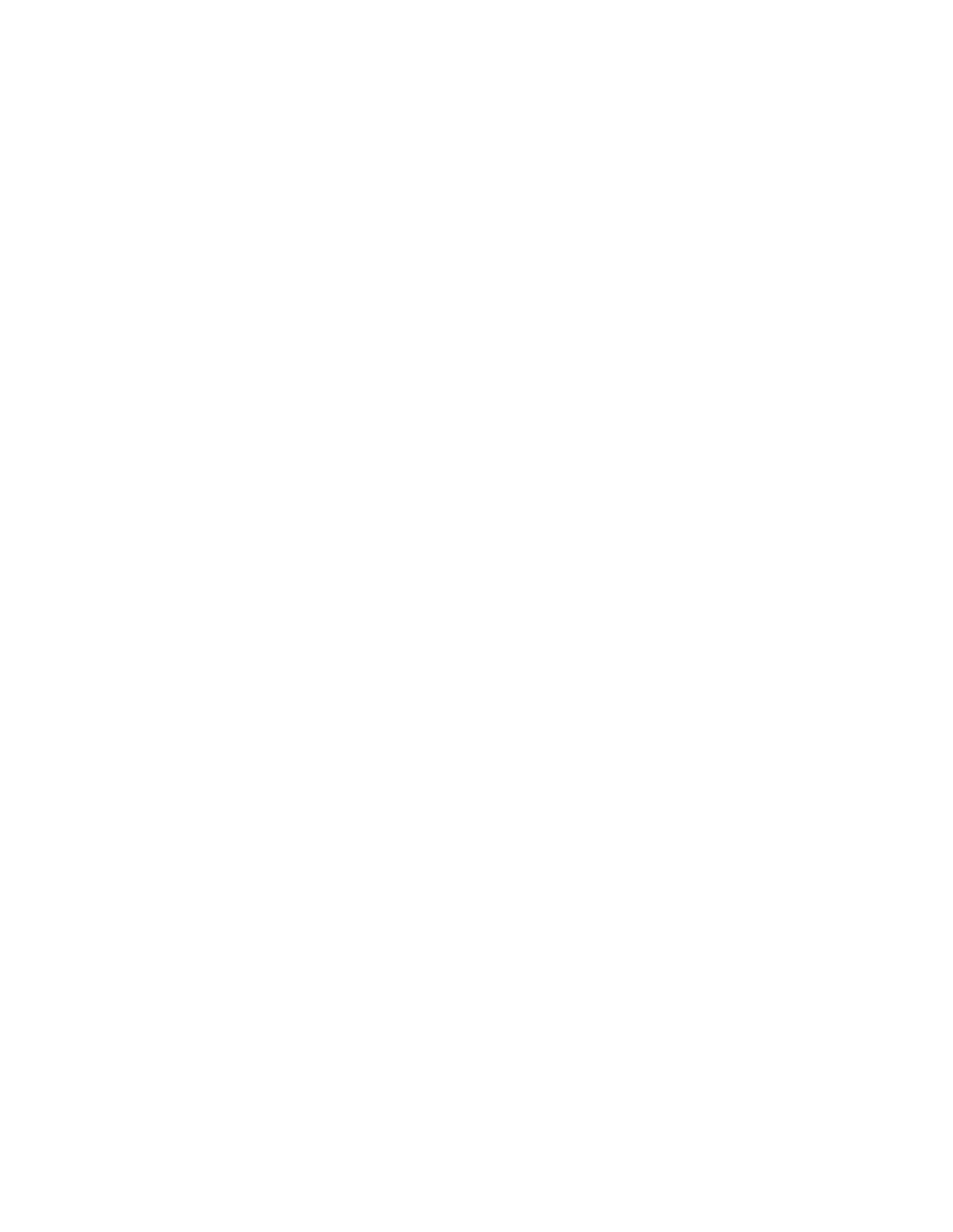**Programs Delivered at Reception Centres: Do They Promote Reintegration Goals?** 

> Lynn Stewart, Ph.D., C.Psych. Research Branch

> > &

Collette Cousineau Research Branch

Correctional Service of Canada

June 2009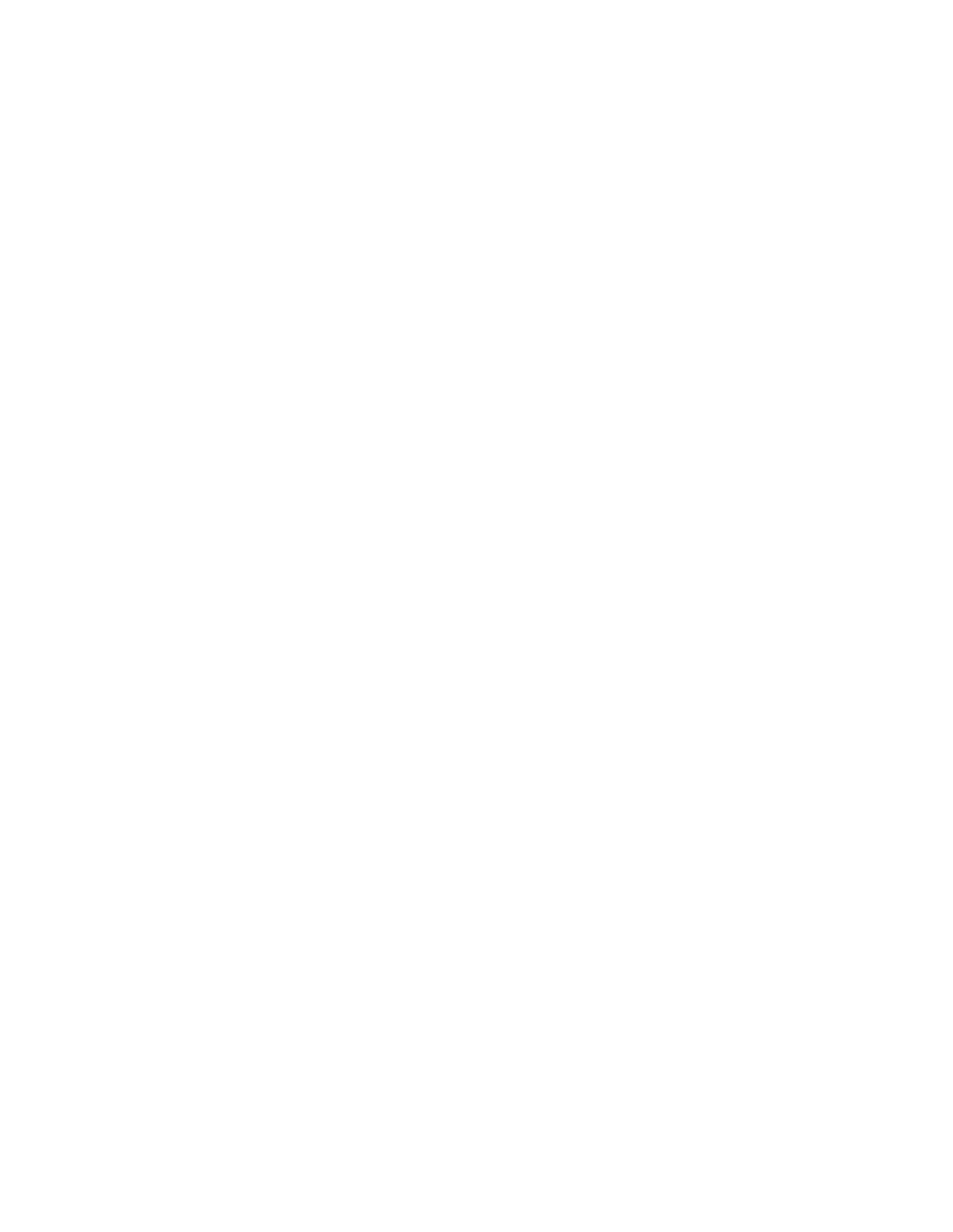### **Acknowledgements**

<span id="page-4-0"></span>The authors wish to thank the following individuals for their helpful comments on earlier draft of the paper: Brian Grant, Jenelle Power, Kyle Archambault, Steve Varrette and Amy Usher. Thanks to Geoff Wilton who assisted Kyle Archambault with additional statistical analyses.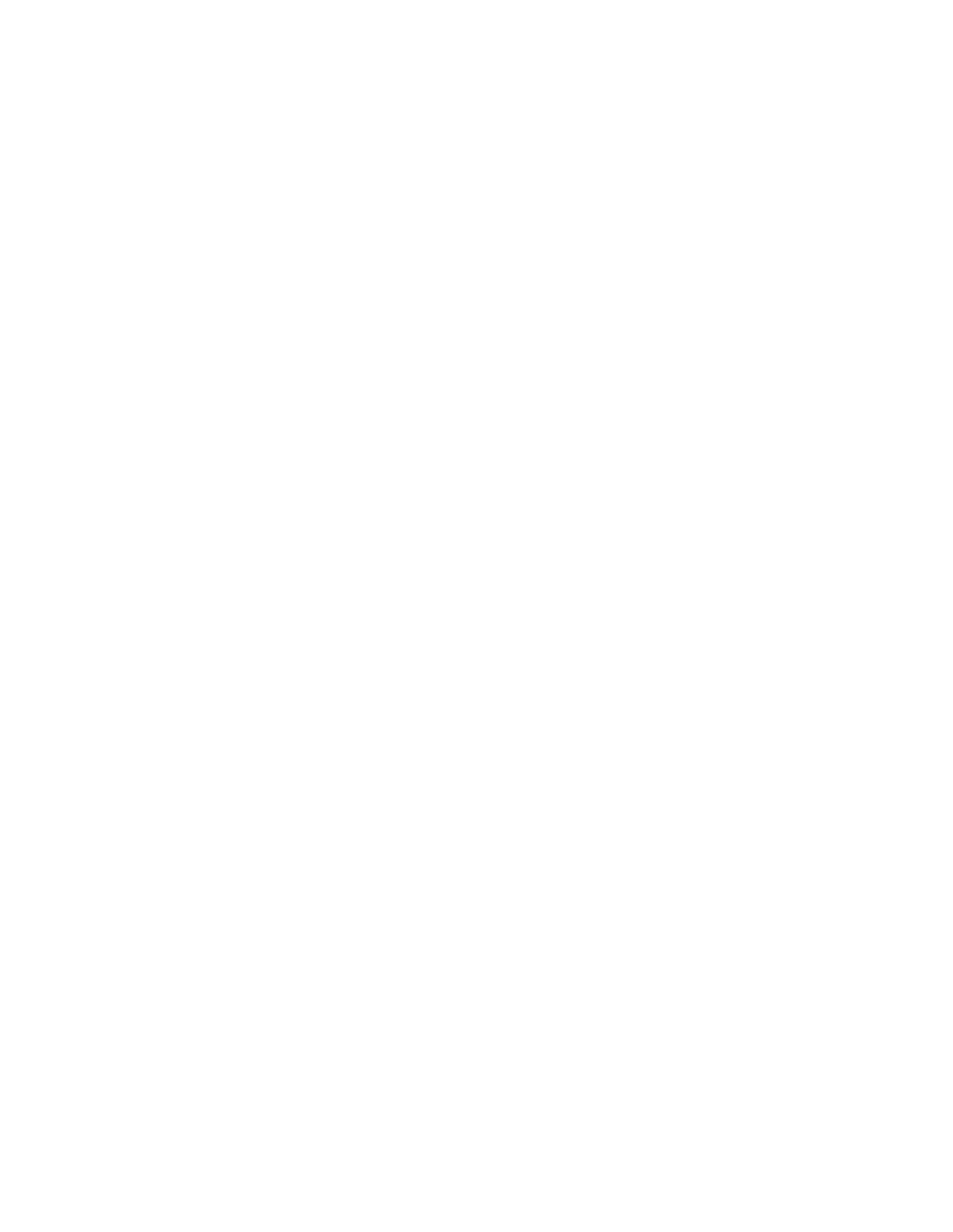### **Executive Summary**

<span id="page-6-0"></span>This study examined whether the delivery of programs at the reception centres contributes to Correctional Services Canada (CSC) reintegration goals of timely delivery of programs without compromising staff, offender or public safety.

All offenders who completed a program in reception from 2000 to 2009 were compared to those who completed the same program at an institutional site. Groups were matched on the time period in which the program was taken (within one year) and for the site in which the program was taken (at an institution in the same complex as the reception centre or in the same region).

There were few differences between the two groups, however the offenders in the reception group were higher risk on the Statistical Information on Recidivism (SIR) scale and were more likely to be rated as having higher need on the substance abuse domain. The offenders taking the programs at reception centres also had shorter sentences and were less likely to be in on a current sentence involving a violent or sex offence.

The results demonstrated that offenders receiving the program at reception sites were more likely to complete their programs and get a conditional release prior to their full parole eligibility dates than those who received their programs at the institutional sites. Receiving their programs earlier was not associated with an increase rate of involvement in major institutional charges nor with increased failure on community release.

The results support the delivery of programs at reception centres as a strategy that promotes more efficient program delivery as measured by improved completion rates and more timely program delivery as measured by safe reintegration of offenders by their Full Parole Eligibility date. The results suggest that regions can promote reintegration goals by providing accommodation for program delivery at their reception sites.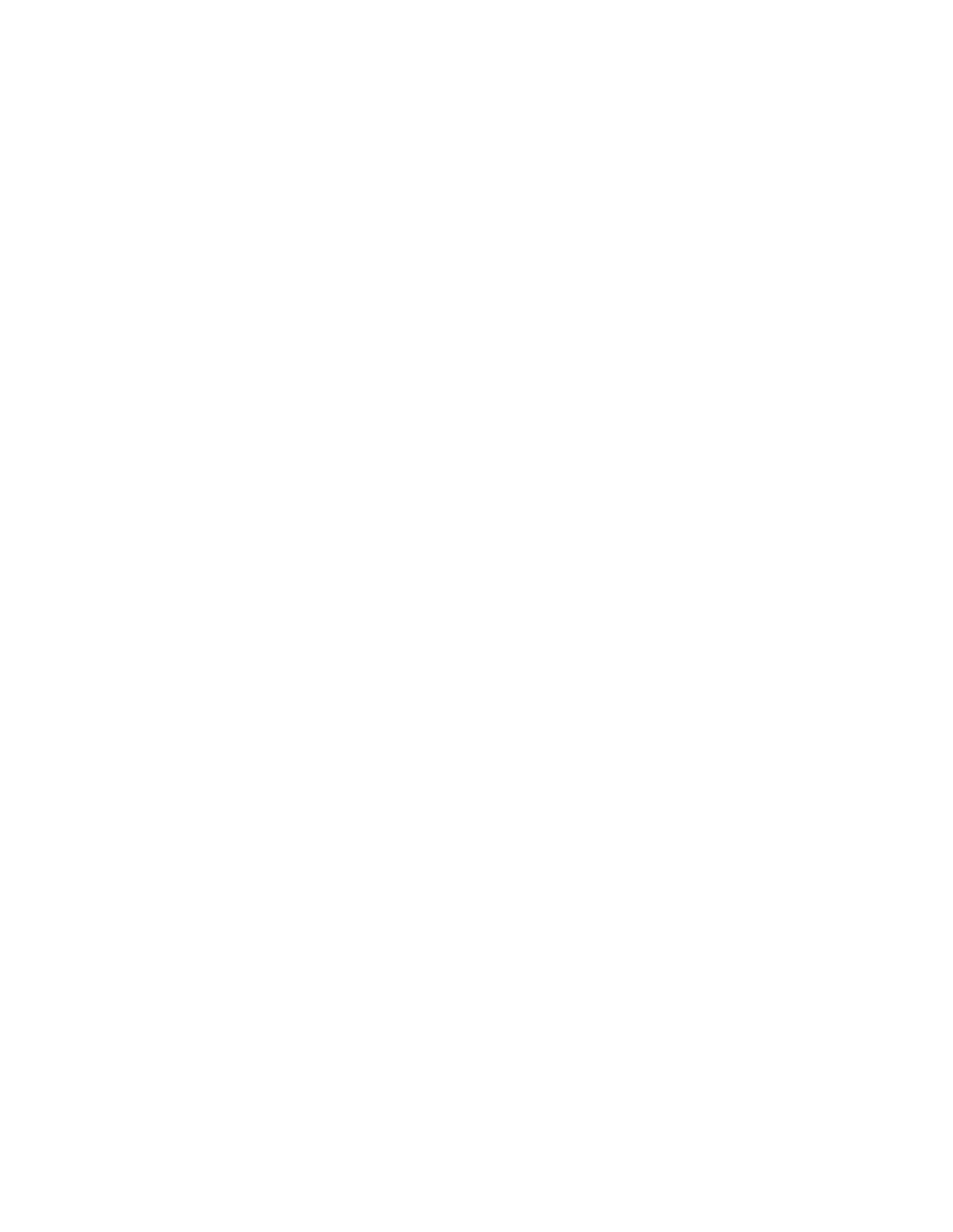# **Table of Contents**

<span id="page-8-0"></span>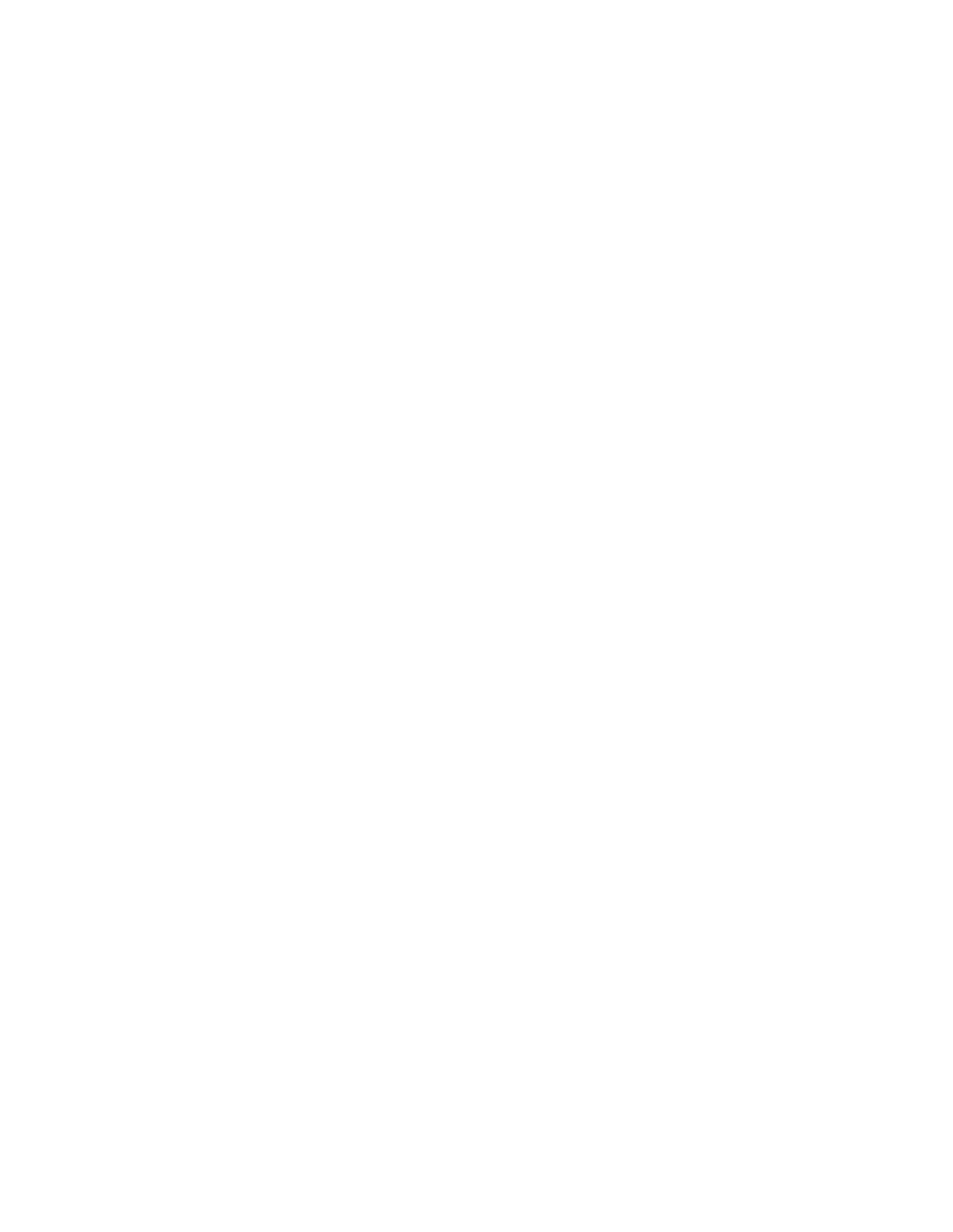### **List of Tables**

<span id="page-10-0"></span>

| Table 1: Enrolment in Programs Delivered in Reception Centres by Region:  |  |
|---------------------------------------------------------------------------|--|
|                                                                           |  |
|                                                                           |  |
|                                                                           |  |
|                                                                           |  |
|                                                                           |  |
|                                                                           |  |
|                                                                           |  |
|                                                                           |  |
| Table 9: Differences in Major Institutional Charges Incurred Post Program |  |
| Table 10: Released Before Full Parole Eligibility Dates (FPED) by Program |  |
|                                                                           |  |
|                                                                           |  |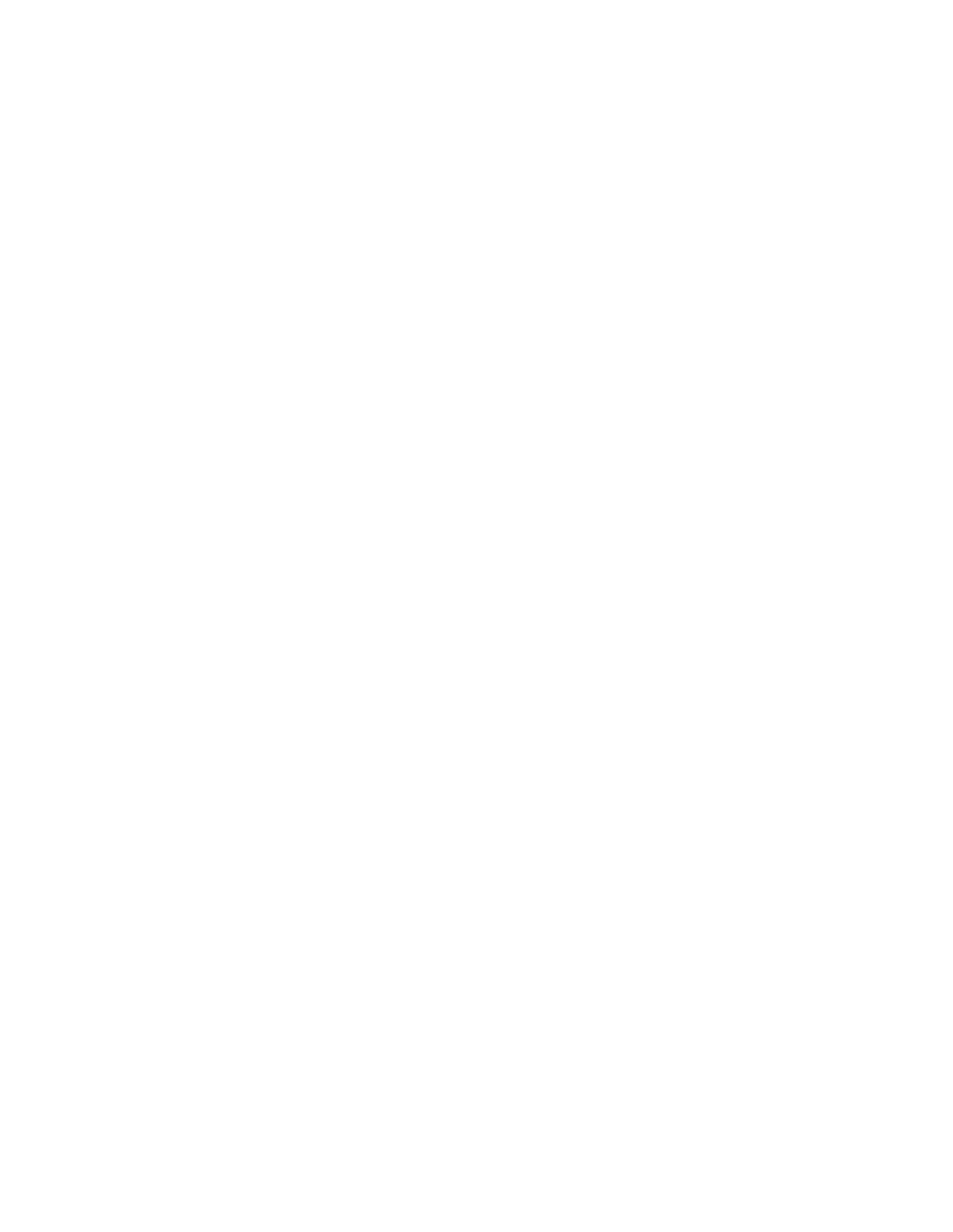#### **Introduction**

<span id="page-12-0"></span>Since the renewal of the correctional programs in 1998, Reintegration Programs in Correctional Services Canada (CSC) has developed and implemented a menu of correctional programs designed to address the criminogenic needs of federal offenders. Many of these programs were accredited by an International Accreditation panel and over the years they have demonstrated effectiveness in reducing criminal recidivism (e.g, CSC, 2009). Efficiently delivering programs nationally to a diverse group of offenders, however, poses challenges to an administration that continues to look for methods of improving on key outcomes. One of the markers of effective program delivery is that offenders are able to participate in the programs required on their correctional plans (now called intervention plans) prior to their parole eligibility dates so that the assessment of their dynamic risk status based largely on their participation in programs is completed and is available as part of the documentation used for decision making by the national parole board. One strategy that has been implemented to address the timely delivery of programs is to deliver some programs at the reception centres where offenders spend the first 90 days of their federal incarceration. Some regions have been able to implement this strategy for several years. This study examines the outcome of offenders who have participated in programs at the reception centres relative to a matched comparison who took the same programs in the institutions. This study will examine whether the delivery of programs at the reception centres contributes to CSC reintegration goals of timely delivery of programs without compromising staff, offender or public safety. The study will answer the following questions:

- 1) Does the delivery of programs at reception increase the likelihood that offenders will be granted release at or before their full parole eligibility dates?
- 2) Do offenders who take the programs at reception do as well as a matched group who take the program later in their sentences at the institutional sites (based on a number of outcome variables: institutional charges, returns to custody and returns to custody on a new offence).

1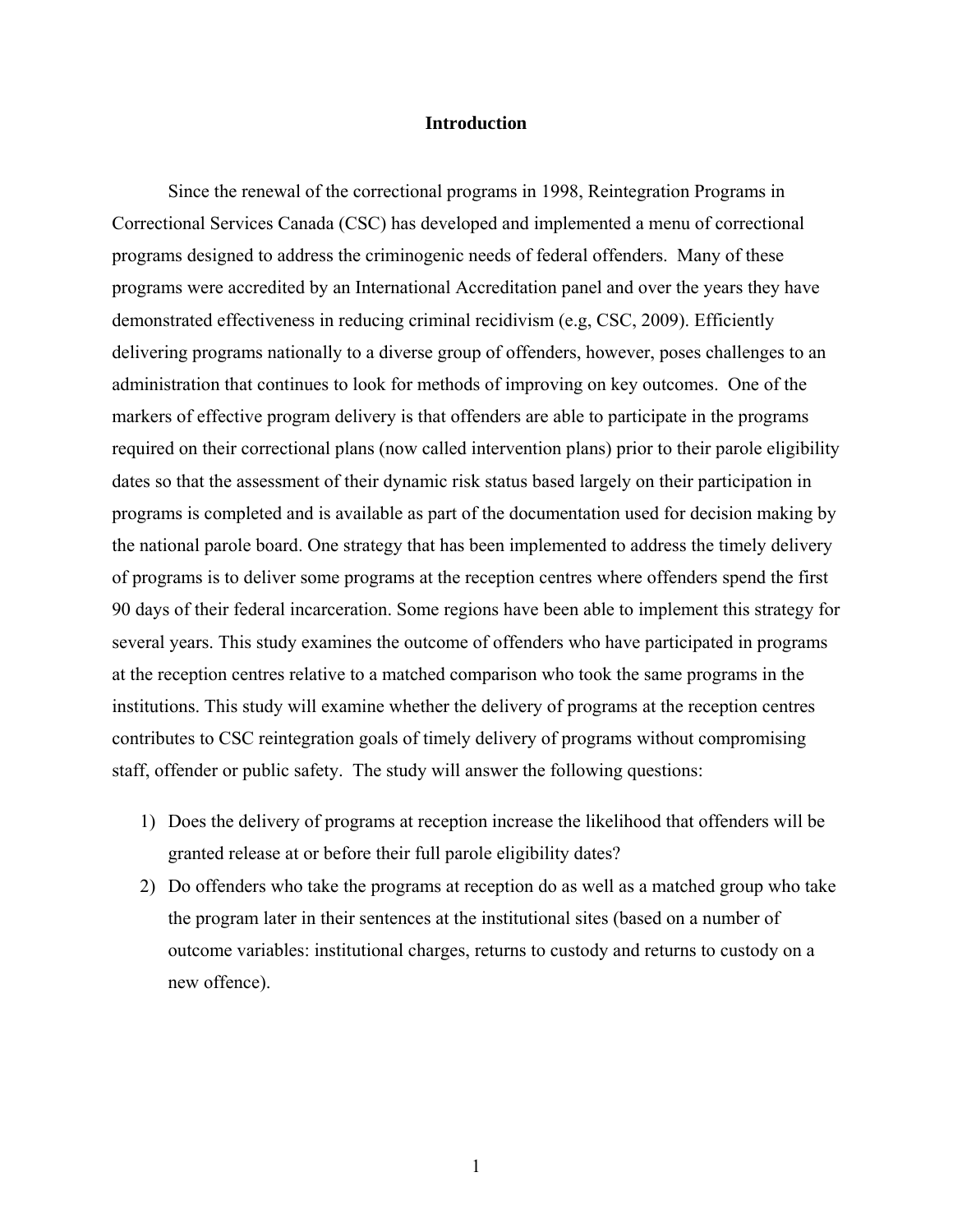#### **Method**

<span id="page-13-0"></span>All federal offenders who took a correctional program since 2000 at a reception centre were identified through the corporate reporting system. Each region was represented although some regions were able to deliver more programs than others. The Prairie region does not have a centralised reception centre. The data from this region was amalgamated from the reception centres housed at various institutional sites. A comparison group of offenders matched by type of program, time of participation in the program (within one year of the reception group), and if possible, by site, was selected. If the reception centre did not have an institutional program site that was housed in the same complex then the offenders were matched with offenders who took the program in the same region within the same time period. These factors controlled roughly for risk and need (since both the groups met the referral criteria for participation in the programs), for the program delivery patterns of the site or region and for changes in policy that may have occurred over a period of time. There were, however, some differences in the characteristics of the offenders participating in the programs at the reception centres that were driven by regional and national program policy. In general, offenders who had shorter sentences were more likely to be given the option of completing their program at reception since they may otherwise not have received a program before their release.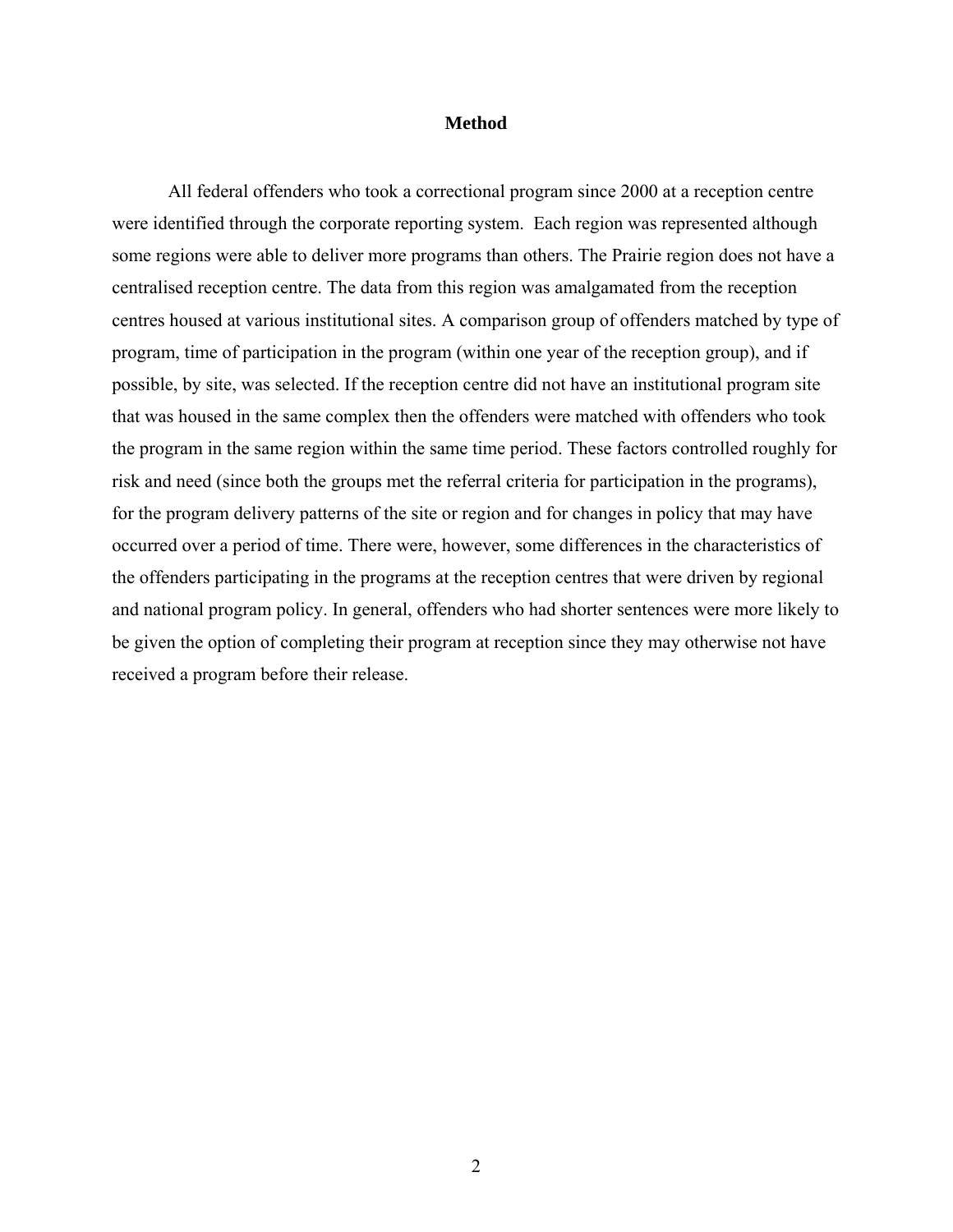#### **Results**

<span id="page-14-0"></span>[Table 1](#page-14-1) presents the enrolment in each program delivered at the reception Centres and the region in which they were delivered over an eight year period. Most of the enrolments are for substance abuse programs and, especially in the Pacific region, the Living Skills programs (Anger and Emotions Management and Reasoning and Rehabilitation). Quebec, Prairies and Pacific regions were successful in consistently offering programs at their reception centres. Atlantic and Ontario rarely used this option although in the current fiscal year (2008-2009) the numbers have increased in Ontario.

| Reception<br>centres(s) | Program enrolment  |                  |                                   |       |  |  |  |
|-------------------------|--------------------|------------------|-----------------------------------|-------|--|--|--|
|                         | Substance<br>Abuse | Living Skills    | Violence<br>Prevention<br>Program | Total |  |  |  |
| Pacific                 | 259                | 903              | $\overline{4}$                    | 1166  |  |  |  |
| Prairies                | 421                | 89               | $\overline{2}$                    | 512   |  |  |  |
| Quebec                  | 272                | $\boldsymbol{0}$ | $\overline{0}$                    | 272   |  |  |  |
| Ontario                 | 51                 | $\theta$         | $\overline{4}$                    | 55    |  |  |  |
| Atlantic                | 13                 | $\theta$         | 8                                 | 21    |  |  |  |
| Total                   | 1016               | 992              | 18                                | 2026  |  |  |  |

<span id="page-14-1"></span>Table 1: *Enrolment in Programs Delivered in Reception Centres by Region: 2000-2009.* 

[Table 2](#page-15-1) provides descriptive information on the risk level as assessed by the SIR of offenders who participated in the reception programs relative to those who took the programs in the institutions. The table demonstrates that the program participants at reception centres had a higher risk rating than those who took programs in the institutions ( $\chi^2(4) = 10.267$ , p < .05).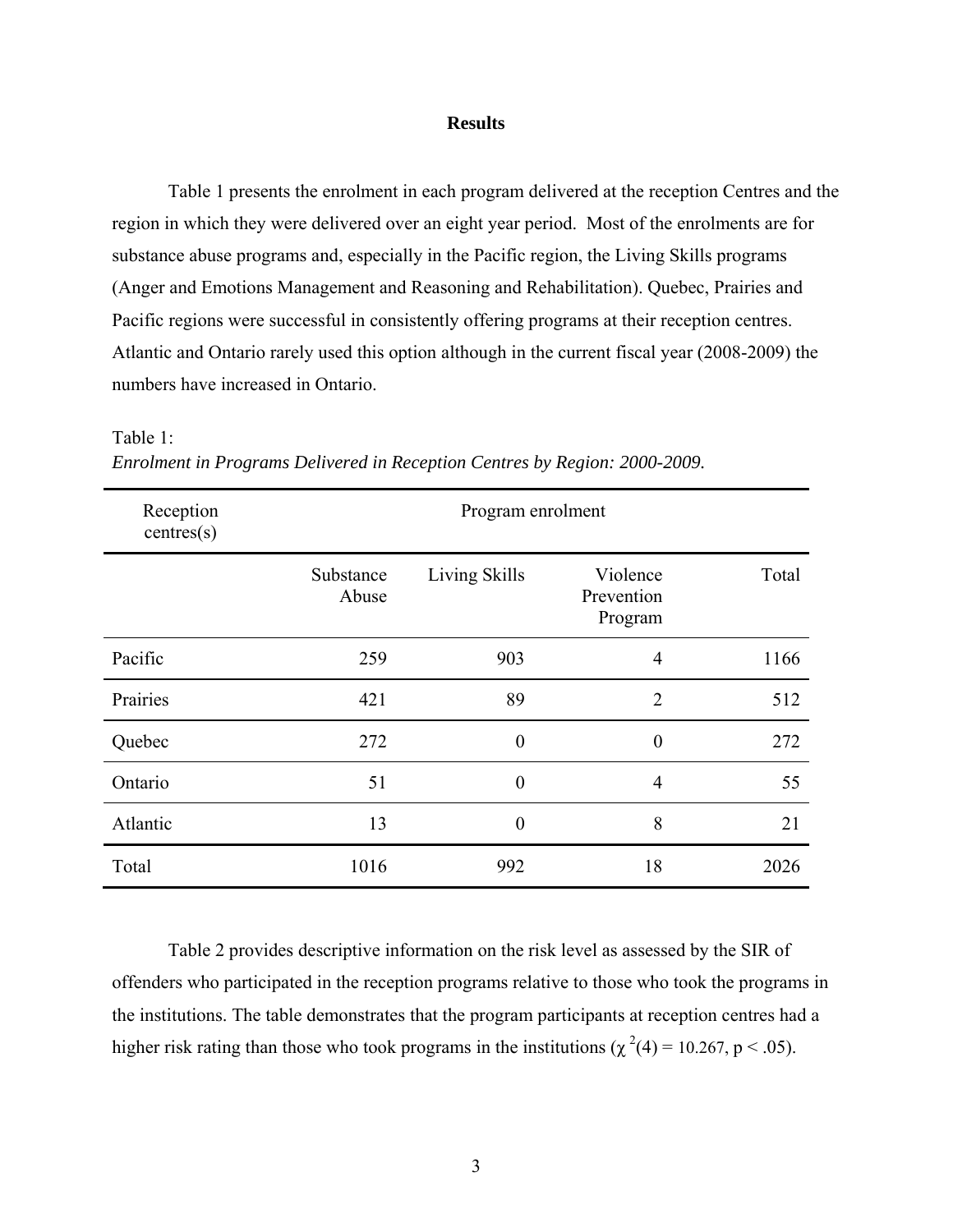| Statistical Information on Recidivism group $(N=1732)$ |                        |      |                   |      |                   |      |                   |      |                        |               |
|--------------------------------------------------------|------------------------|------|-------------------|------|-------------------|------|-------------------|------|------------------------|---------------|
|                                                        | Very Poor<br>$(N=546)$ |      | Poor<br>$(N=286)$ |      | Fair<br>$(N=275)$ |      | Good<br>$(N=272)$ |      | Very Good<br>$(N=353)$ |               |
|                                                        | N                      | $\%$ | $\mathbb{N}$      | $\%$ | $\mathbf N$       | $\%$ | $\mathbf N$       | $\%$ | -N                     | $\frac{0}{0}$ |
| Reception                                              | 348                    | 33.5 | 172               | 16.5 | 170               | 16.3 | 162               | 15.6 | 188                    | 18.1          |
| Institution                                            | 198                    | 28.6 | 114               | 16.5 | 105               | 15.2 | 110               | 159  | 165                    | 23.8          |

<span id="page-15-1"></span><span id="page-15-0"></span>Table 2: *Risk Level on the SIR for Offenders who by Program Site.*

 $\chi^2(4) = 10.267$ , p < .05

[Table 3](#page-15-2) provides information on the overall need rating (dynamic risk rating) of offenders who took the programs at reception relative to those who took the program at the institutions. There are no significant differences in overall need level. Those who took the programs in reception centres and those who took the programs in the institutions were equally rated as being at medium need or higher.

<span id="page-15-2"></span>Table 3: *Overall Need Level of Offenders by Program Site.*

| Need Level $(N=2019)$ |    |                 |     |                     |                    |               |  |
|-----------------------|----|-----------------|-----|---------------------|--------------------|---------------|--|
|                       |    | Low<br>$(N=68)$ |     | Medium<br>$(N=705)$ | High<br>$(N=1246)$ |               |  |
|                       | N  | $\%$            | N   | $\frac{0}{0}$       | N                  | $\frac{0}{0}$ |  |
| Reception             | 50 | 3.7             | 478 | 35.8                | 806                | 60.4          |  |
| Institution           | 18 | 26              | 227 | 33 1                | 440                | 64 2          |  |

Additional analyses of differences on the individual need domains were conducted. Only the ratings on the Substance Abuse domain were significant. The offenders who took the programs at reception centres were more likely to be rated as high or medium need on this domain. This result is presented in [Table 4.](#page-16-1) It should be noted, however, that separate ratings of severity of substance abuse on the Computerised Lifestyle Assessment Inventory (CLAI) and the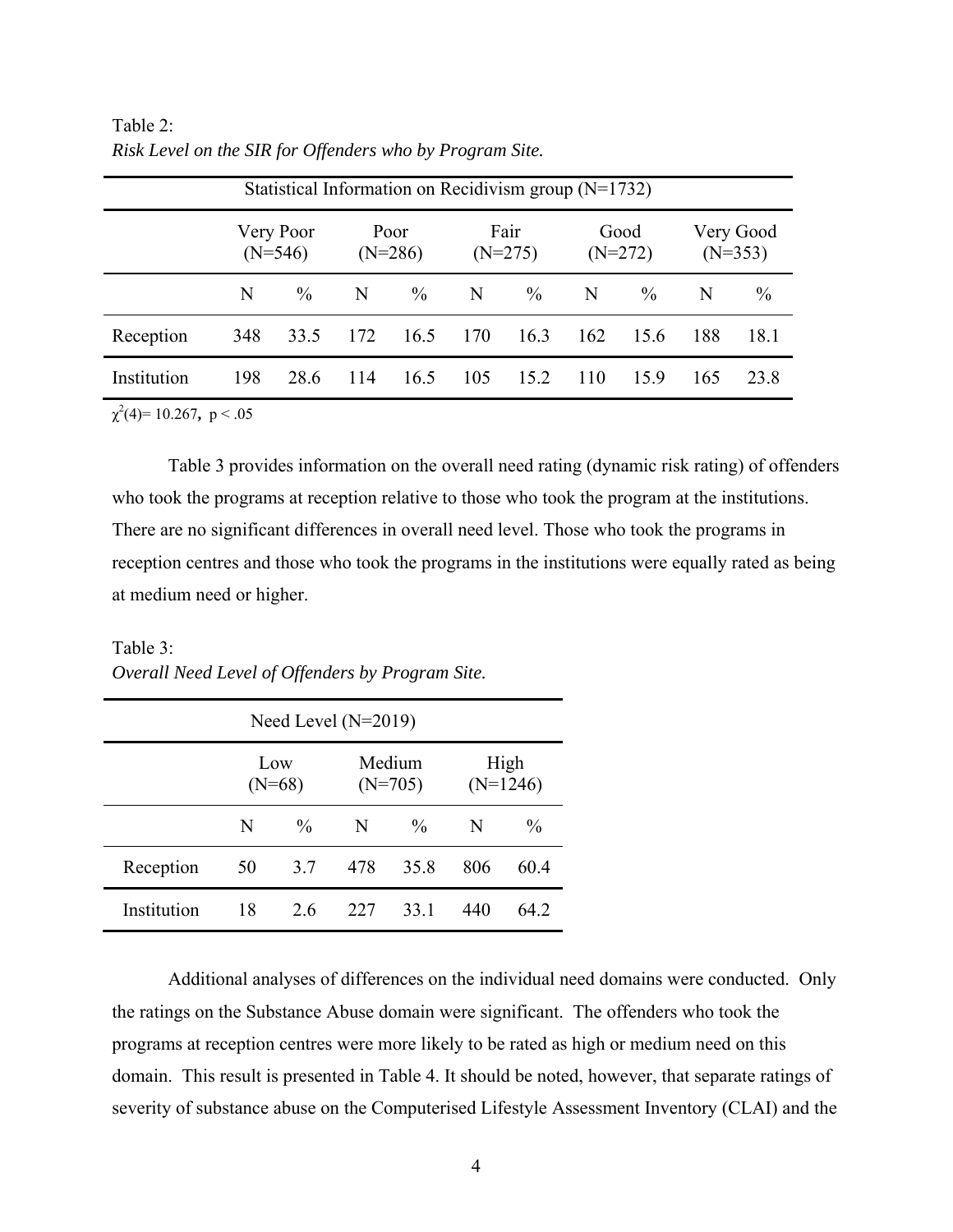<span id="page-16-0"></span>Computerised Assessment of Substance Abuse (CASA) were not significantly different for the two groups.

<span id="page-16-1"></span>Table 4:

| Dynamic Factor – Substance Abuse ( $N=2019$ ) |                  |      |                     |      |                    |               |  |
|-----------------------------------------------|------------------|------|---------------------|------|--------------------|---------------|--|
|                                               | Low<br>$(N=199)$ |      | Medium<br>$(N=321)$ |      | High<br>$(N=1499)$ |               |  |
|                                               | N                | $\%$ | N                   | $\%$ | N                  | $\frac{0}{0}$ |  |
| Reception                                     | 118              | 8.8  | 205                 | 15.4 | 1011               | 75.8          |  |
| Institution                                   | 81               | 11.8 | 116                 | 169  | 488                | 712           |  |

*Need Rating on the Substance Abuse Domain by Program Site.* 

 $\chi^2(2) = 6.035, p < .05$ 

[Table 5](#page-17-1) and [Table 6](#page-17-2) demonstrate the differences in current offences between the reception and institutional groups and the difference in their current aggregate sentences. The institutional group is more likely to have come in on a violent (armed robbery, assault, murder) or sex offence than the reception group and this is reflected in their longer average sentences. Almost 74% of those who took the programs at reception centres were serving a sentence of less than 3 years while only 44% of those in the institutions had sentences of this length.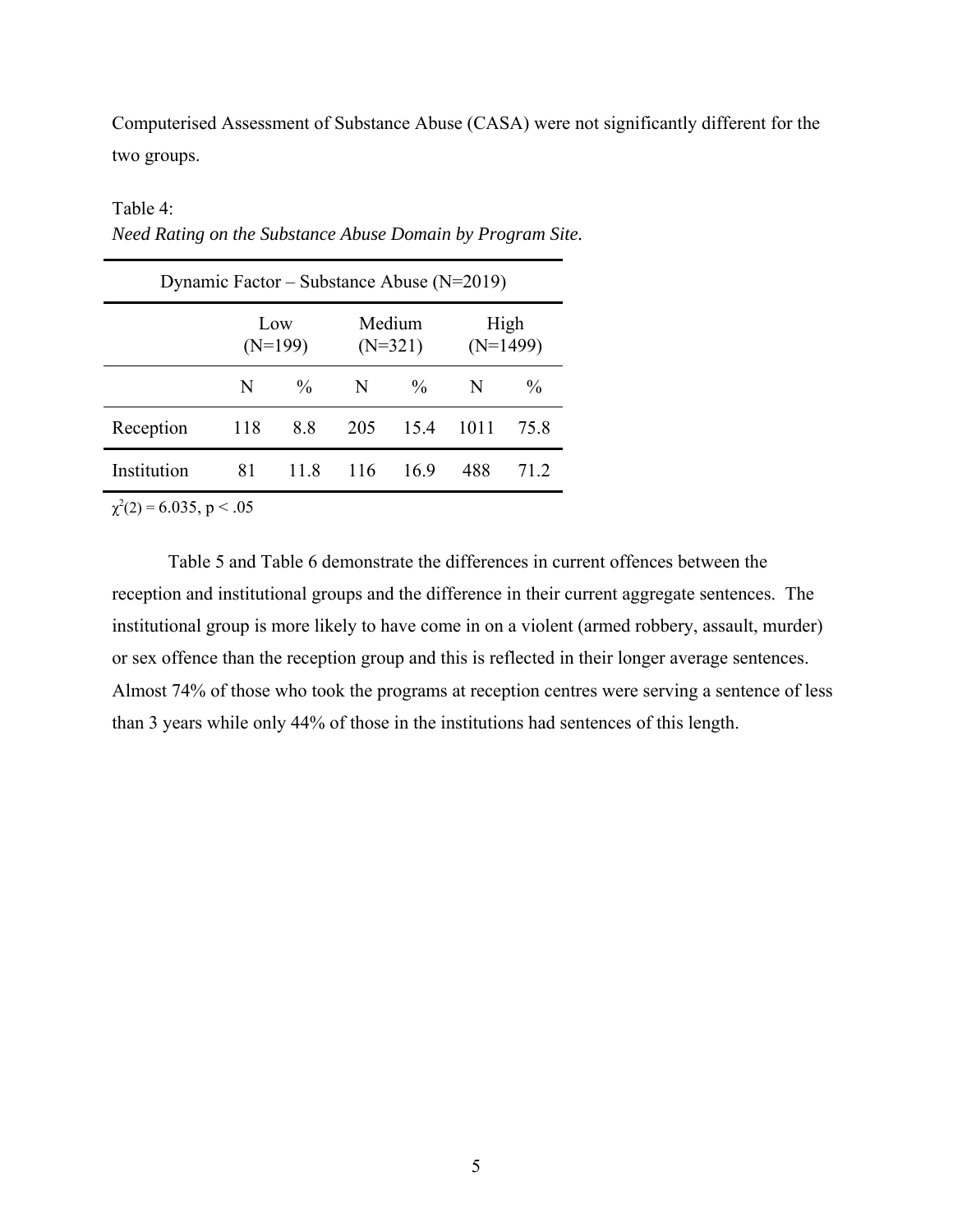| Current violent offence <sup>a</sup> | No             |               | Yes       |               |  |
|--------------------------------------|----------------|---------------|-----------|---------------|--|
|                                      |                | (N=1006)      |           | $(N=1020)$    |  |
| $(N=2026)$                           | N              | $\frac{0}{0}$ | N         | $\frac{0}{0}$ |  |
| Reception                            | 708            | 53.1          | 626       | 46.9          |  |
|                                      |                |               |           |               |  |
| Institution                          | 298            | 43.1          | 394       | 56.9          |  |
| Current sexual offence <sup>b</sup>  | N <sub>0</sub> |               | Yes       |               |  |
|                                      | $(N=1894)$     |               | $(N=132)$ |               |  |
| $(N=2026)$                           | N              | $\frac{0}{0}$ | N         | $\frac{0}{0}$ |  |
| Reception                            | 1258           | 94.3          | 76        | 5.7           |  |
|                                      |                |               |           |               |  |
| Institution                          | 636            | 91.9          | 56        | 8.1           |  |
| $a \gamma^2(1) = 18.263$ , p < .0001 |                |               |           |               |  |
| $(1) = 4.292$ , p. < .05             |                |               |           |               |  |

<span id="page-17-1"></span><span id="page-17-0"></span>Table 5: *Current Violent and Sexual Offence by Program Site*.

<span id="page-17-2"></span>

| Table 6:                                                         |
|------------------------------------------------------------------|
| Current Aggregate Sentence by Reception and Institutional Group. |

| Grouping aggregate sentence length $(N=2026)$ |                           |        |                        |      |                       |      |                   |               |
|-----------------------------------------------|---------------------------|--------|------------------------|------|-----------------------|------|-------------------|---------------|
|                                               | Under 3 yrs<br>$(N=1287)$ |        | $3-5$ yrs<br>$(N=497)$ |      | $>5$ yrs<br>$(N=195)$ |      | Lifer<br>$(N=47)$ |               |
|                                               | N                         | $\%$ N |                        | $\%$ | - N                   | $\%$ | <sup>N</sup>      | $\frac{0}{0}$ |
| Reception                                     | 984                       | 73.8   | 295                    | 22.1 | 55                    | 41   |                   |               |
| Institution                                   | 303                       | 43.8   | 202                    | 29.2 | 140                   | 20 2 | 47                | 6.8           |

 $\chi^2(3) = 18.263$ , p < .0001

Offenders associated with a gang can find it more difficult to participate in programming since incompatibles are not able to associate with each other because of security concerns. For this reason, the potential differences between the reception and the institutional groups were examined. [Table 7](#page-18-1) shows that there were no differences between the two groups.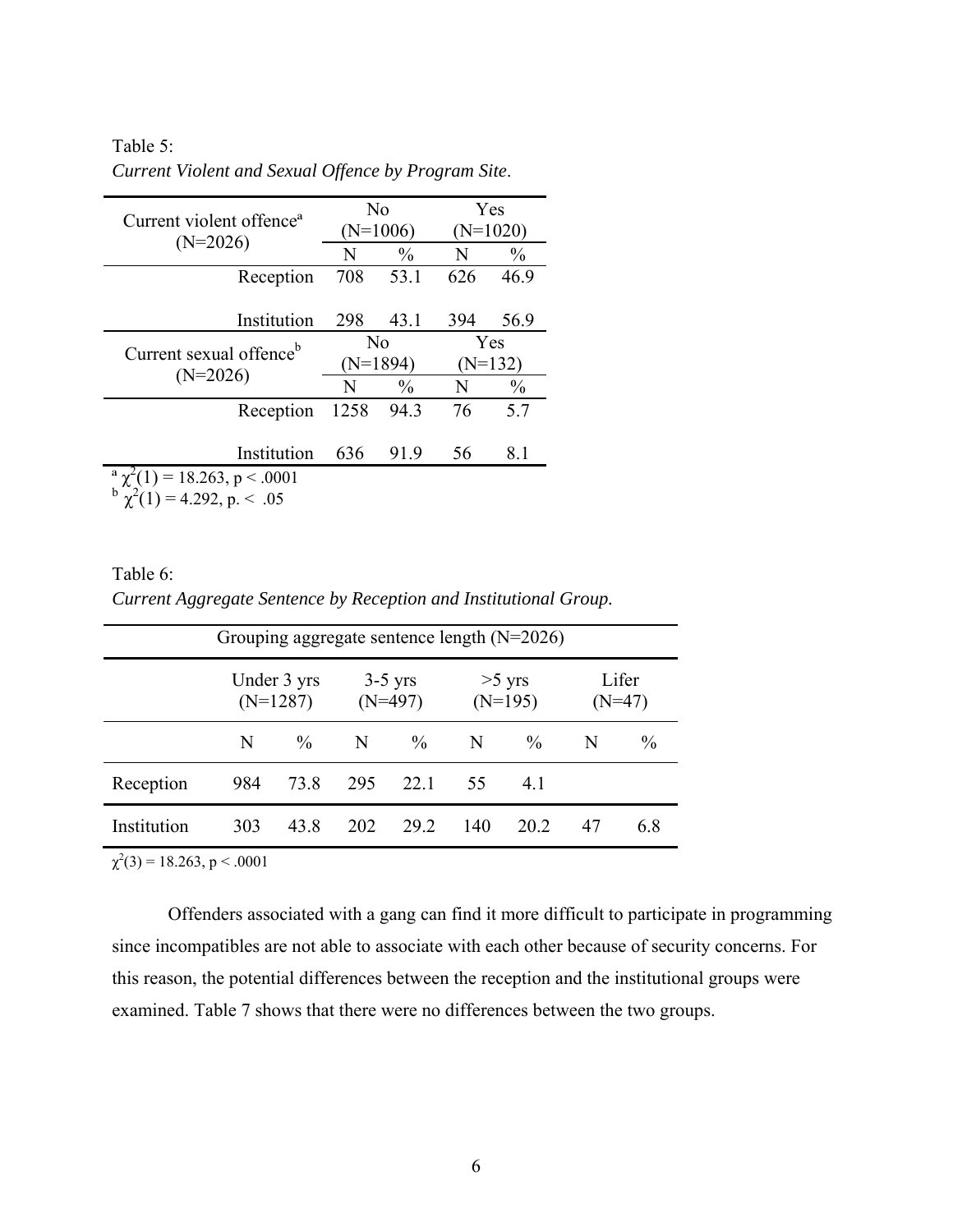<span id="page-18-1"></span><span id="page-18-0"></span>Table 7: *Gang Affiliation by Program Site.* 

| Gang Affiliation ( $N=1908$ )  |      |               |               |      |  |  |  |
|--------------------------------|------|---------------|---------------|------|--|--|--|
|                                |      | No $(N=1703)$ | Yes $(N=205)$ |      |  |  |  |
|                                | N    | $\%$          | -N            | $\%$ |  |  |  |
| Reception                      | 1137 | 89.4          | 135           | 10.6 |  |  |  |
| Institution                    | 566  | 89.0          | 70            | 11.0 |  |  |  |
| $\chi^2(1) = 0.68$ , p. = .794 |      |               |               |      |  |  |  |

[Table 8](#page-19-1) provides information on the performance of the offenders during and after their participation in programs either at the reception centres or at the institutional sites. [Table 8](#page-19-1) presents the completion rates for offenders who participated in programs at either of the two sites. The completion rates for the violence prevention program were similar; however, offenders who participated in the Living Skills programs and the substance abuse programs while at the reception centres were more likely to complete the programs than those who participated at the institutional sites. The difference was significant for the Living Skills program and approached significance for the substance abuse programs.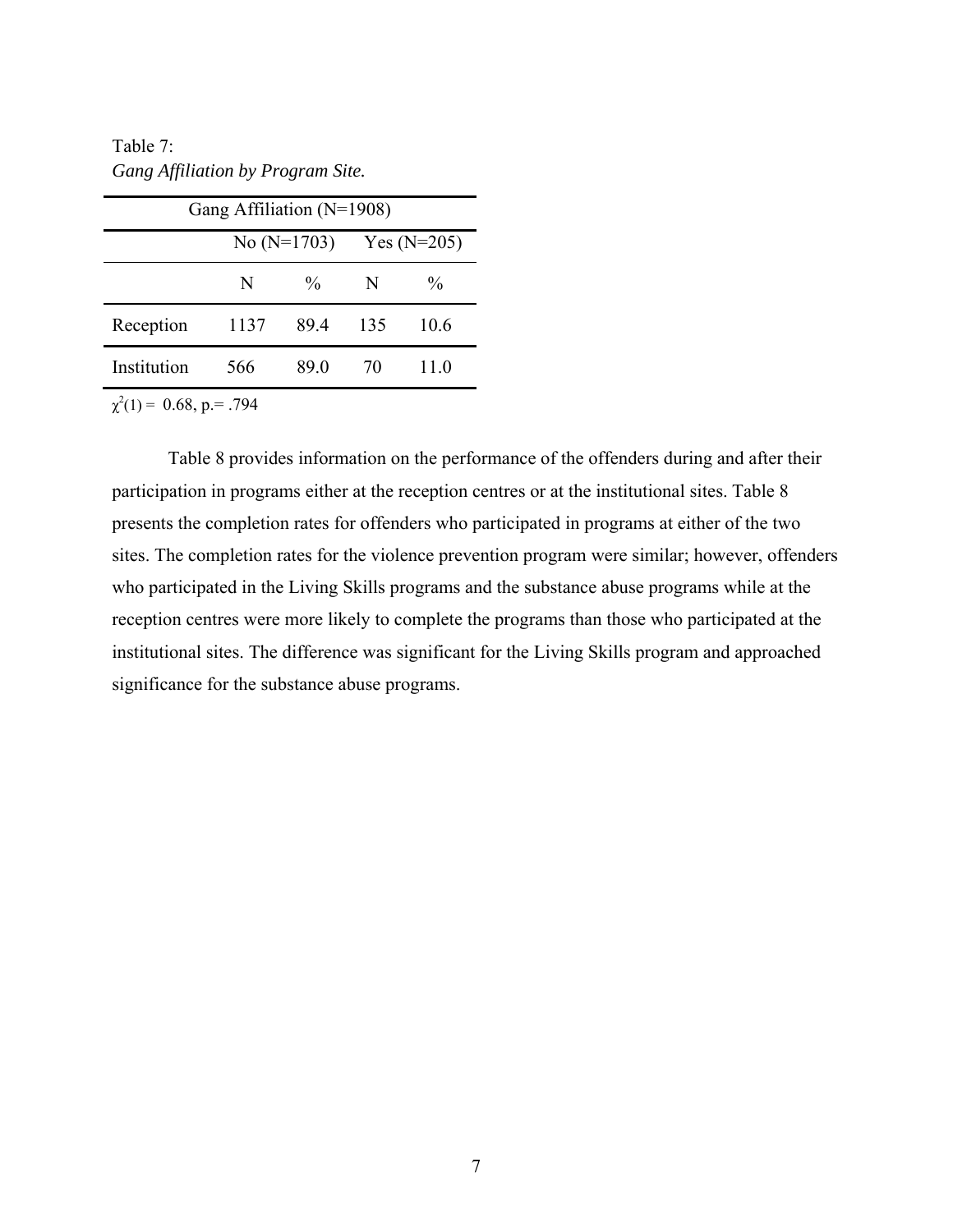<span id="page-19-1"></span><span id="page-19-0"></span>

| Table 8:                                      |  |
|-----------------------------------------------|--|
| Completion Rates per Program by Program Site. |  |

| v loience Prevention Program $(N-1\delta)$    |                |                         |                   |                    |  |  |  |  |
|-----------------------------------------------|----------------|-------------------------|-------------------|--------------------|--|--|--|--|
|                                               |                | Not completed $(N=3)$   |                   | Completed $(N=15)$ |  |  |  |  |
|                                               | N              | $\frac{0}{0}$           | N                 | $\frac{0}{0}$      |  |  |  |  |
| Reception                                     | $\overline{2}$ | 15.4                    | 11                | 84.6               |  |  |  |  |
| Institution                                   | 1              | 20.0                    | 4                 | 80                 |  |  |  |  |
| Substance Abuse Program <sup>b</sup> (N=1016) |                |                         |                   |                    |  |  |  |  |
|                                               |                | Not completed $(N=128)$ | Completed (N=888) |                    |  |  |  |  |
|                                               | N              | $\frac{0}{0}$           | N                 | $\frac{0}{0}$      |  |  |  |  |
| Reception                                     | 71             | 11.1                    | 570               | 88.9               |  |  |  |  |
| Institution                                   | 57             | 15.2                    | 318               | 84.8               |  |  |  |  |
| Living Skills Programs $\textdegree$ (N=992)  |                |                         |                   |                    |  |  |  |  |
|                                               |                | Not completed (N=223)   | Completed (N=769) |                    |  |  |  |  |
|                                               | N              | $\frac{0}{0}$           | N                 | $\frac{0}{0}$      |  |  |  |  |
| Reception                                     | 133            | 19.6                    | 547               | 80.4               |  |  |  |  |
| Institution                                   | 90             | 28.8                    | 222               | 71.2               |  |  |  |  |
| $\alpha \chi^2(1) = .055$ , p. = 814          |                |                         |                   |                    |  |  |  |  |

 $V$ iolence Prevention Program<sup>a</sup> (N-18)

 $b^2 \chi^2(1) = 3.653, p = .056$ <br>  $c^2 \chi^2(1) = 10.586, p < .001$ 

[Table 9](#page-20-1) shows the differences in major institutional charges of offenders taking the programs at the two sites. Major incidents are offences within the institution that are associated with serious offences such as major assault on staff, major assault on other inmates, murder, hostage takings/forcible confinement, major inmate fights, and major disturbances. Offenders were assessed for the number of major incidents they were involved in after having participated in the programs. The table indicates that there are no differences in the number of major charges between the two groups.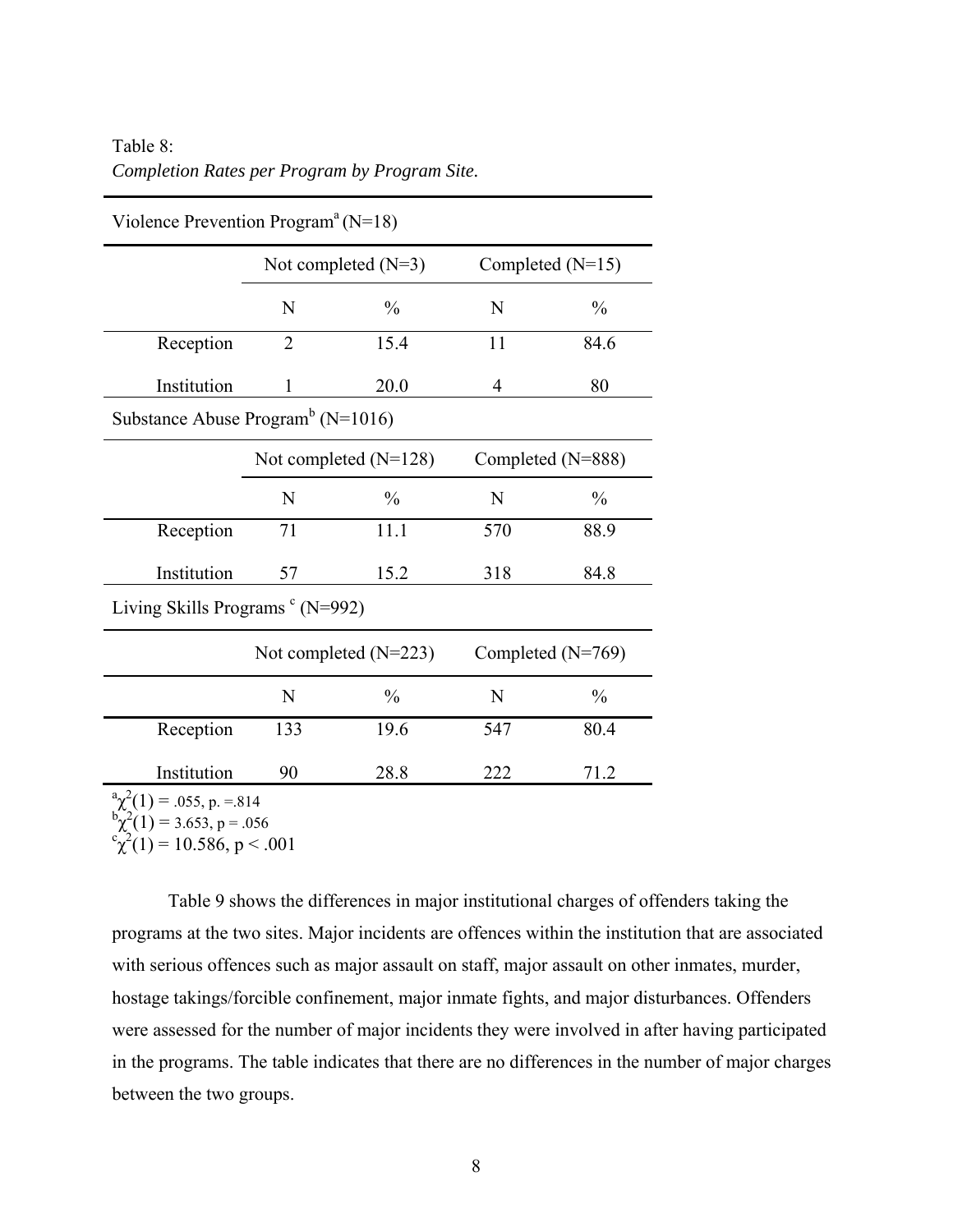<span id="page-20-1"></span><span id="page-20-0"></span>Table 9:

|             | Major charge $(N=1974)$ |                              |     |                  |
|-------------|-------------------------|------------------------------|-----|------------------|
|             |                         | N <sub>0</sub><br>$(N=1582)$ |     | Yes<br>$(N=392)$ |
|             | N                       | $\frac{0}{0}$                | N   | $\frac{0}{0}$    |
| Reception   | 1033                    | 799                          | 260 | 20.1             |
| Institution | 549                     | 80.6                         | 132 | 19.4             |

*Differences in Major Institutional Charges Incurred Post Program Participation by Program Site.*

 $\chi^2(1) = .147, p = .701$ 

A key test of the efficacy of the strategy of delivering programs in reception sites is to assess the impact that timely program delivery has on discretionary release. Completion of required programs can prepare offenders for their release application to the National Parole Board (NPB) by their parole eligibility dates. Usually, the NPB would require that documentation demonstrating that offenders have addressed their dynamic risk factors be made available for review prior to a parole hearing. This would include final program reports on the offenders' participation in the programs recommended in their correctional plans. [Table 10](#page-21-1) provides the differences in the offenders' success in earning release by their Full Parole (FP) eligibility date between the offenders who took their programs at reception and those who took their programs at the institutional sites. Most offenders from both groups remained in prison beyond their FP dates; however, those who completed their programs at the reception sites were significantly more likely to be released by their FP date than those taking the program in the institutions. Because the sentences of the offenders from the institutional sites were longer than those from the reception sites, an additional analysis was conducted that compared rates of discretionary release only for those offenders with sentences of under three years from both groups. The analysis confirmed the same pattern. The offenders participating in programs at reception were more frequently released by their FP eligibility dates  $(\chi^2(1) = 11.362, p = .001)$ .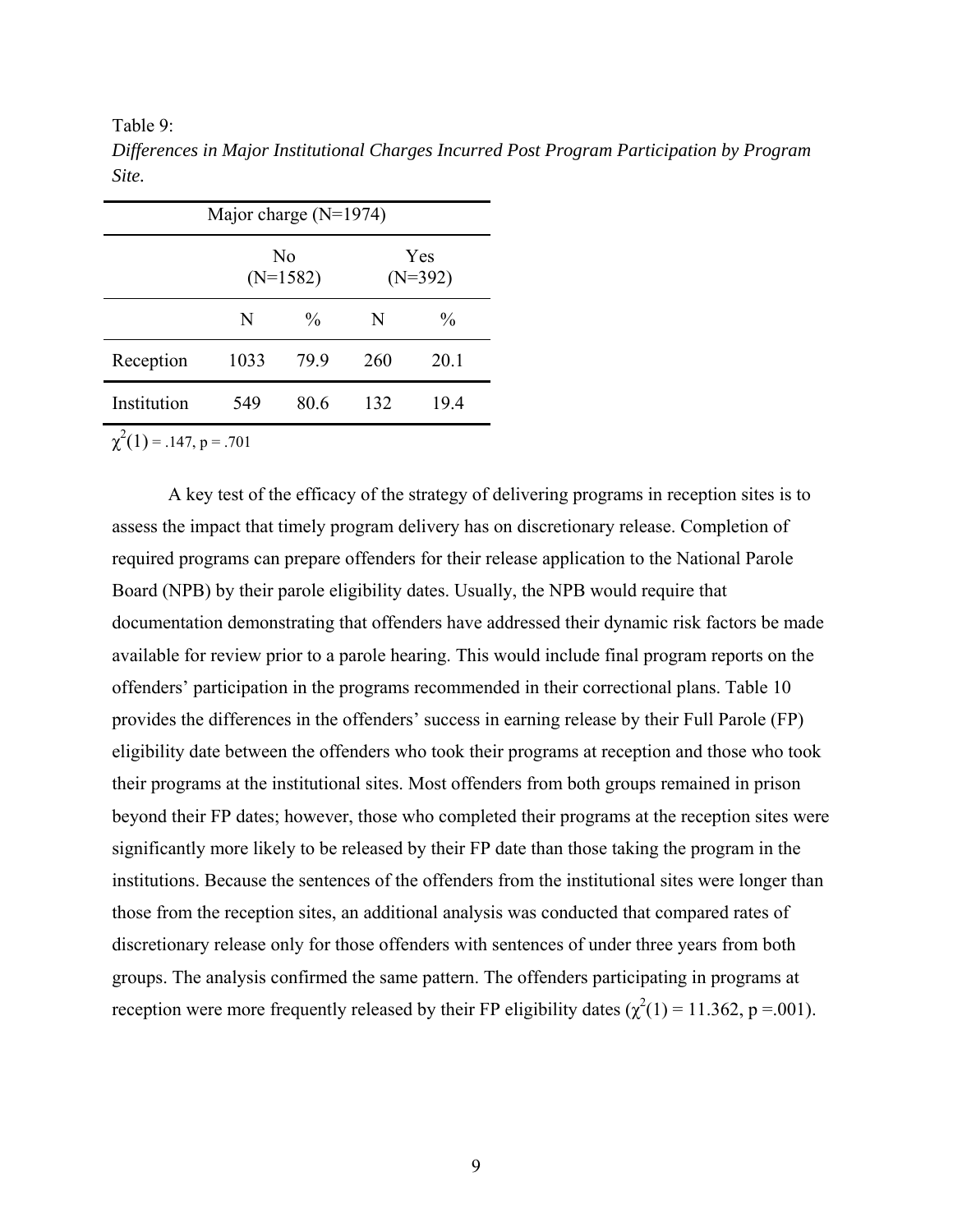|             |     | Released $(N=1614)$                        |     |                                            |
|-------------|-----|--------------------------------------------|-----|--------------------------------------------|
|             |     | Release before<br><b>FPED</b><br>$(N=266)$ |     | Release after<br><b>FPED</b><br>$(N=1348)$ |
|             | N   | $\frac{0}{0}$                              | N   | $\frac{0}{0}$                              |
| Reception   | 209 | 19.2                                       | 882 | 80.8                                       |
| Institution | 57  | 10.9                                       | 466 | 89 1                                       |

<span id="page-21-1"></span><span id="page-21-0"></span>Table 10: *Released Before Full Parole Eligibility Dates (FPED) by Program Site.*

 $\chi^2$  (1) = 17.515, p < .0001

Another key test of the strategy to deliver programs at reception is to be certain that a more timely release for offenders who complete their programs earlier does not compromise public safety. [Table 11](#page-22-1) shows that there is no statistical difference between the community outcomes of offenders who either completed their programs at reception or at the institutional sites, despite the fact that the reception group was comprised of offenders at a significantly higher risk as rated by the SIR (see [Table 2\)](#page-15-1) and their average number of days at risk in the community (the follow-up period) was significantly longer, with a difference between the two means of 71 days (t(690) = 2.38, p < .05).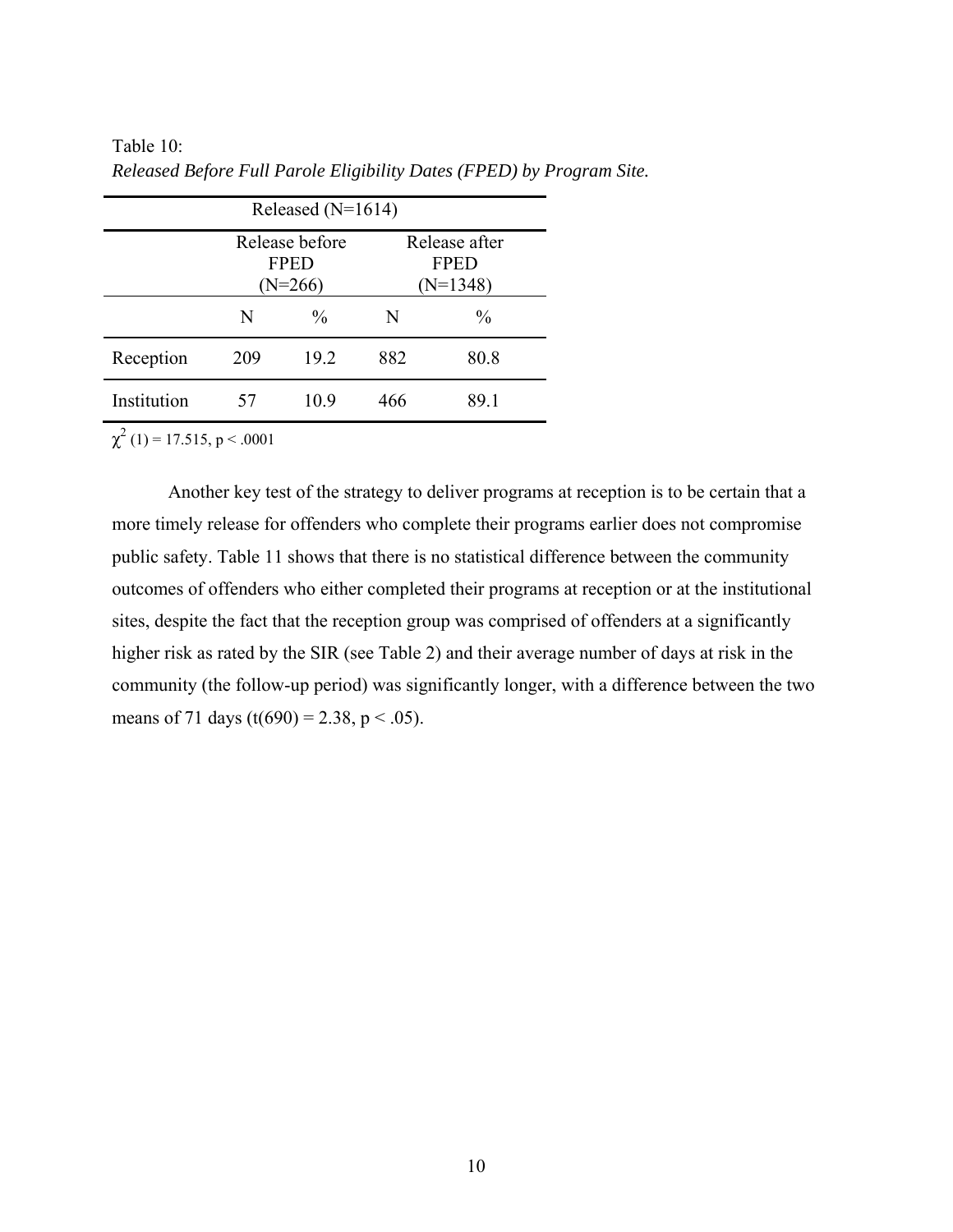<span id="page-22-1"></span><span id="page-22-0"></span>

| Table 11:                                       |  |  |
|-------------------------------------------------|--|--|
| Community Outcome of Offenders by Program Site. |  |  |

|                                          | No $(N=928)$ |               | Yes $(N=686)$ |               |
|------------------------------------------|--------------|---------------|---------------|---------------|
|                                          | N            | $\frac{0}{0}$ | N             | $\frac{0}{0}$ |
| Reception                                | 621          | 56.9          | 470           | 43.1          |
| Institution                              | 307          | 58.7          | 216           | 41.3          |
| Return with offence <sup>b</sup> (N=686) |              |               |               |               |
|                                          | No $(N=506)$ |               | Yes $(N=180)$ |               |
|                                          | N            | $\frac{0}{0}$ | N             | $\frac{0}{0}$ |
| Reception                                | 339          | 72.1          | 131           | 27.9          |
| Institution                              | 167          | 77.3          | 49            | 22.7          |

Return to custody<sup>a</sup> (N=1614)

 $b_{\chi}^{32}$  (1) = 2.057, p = .151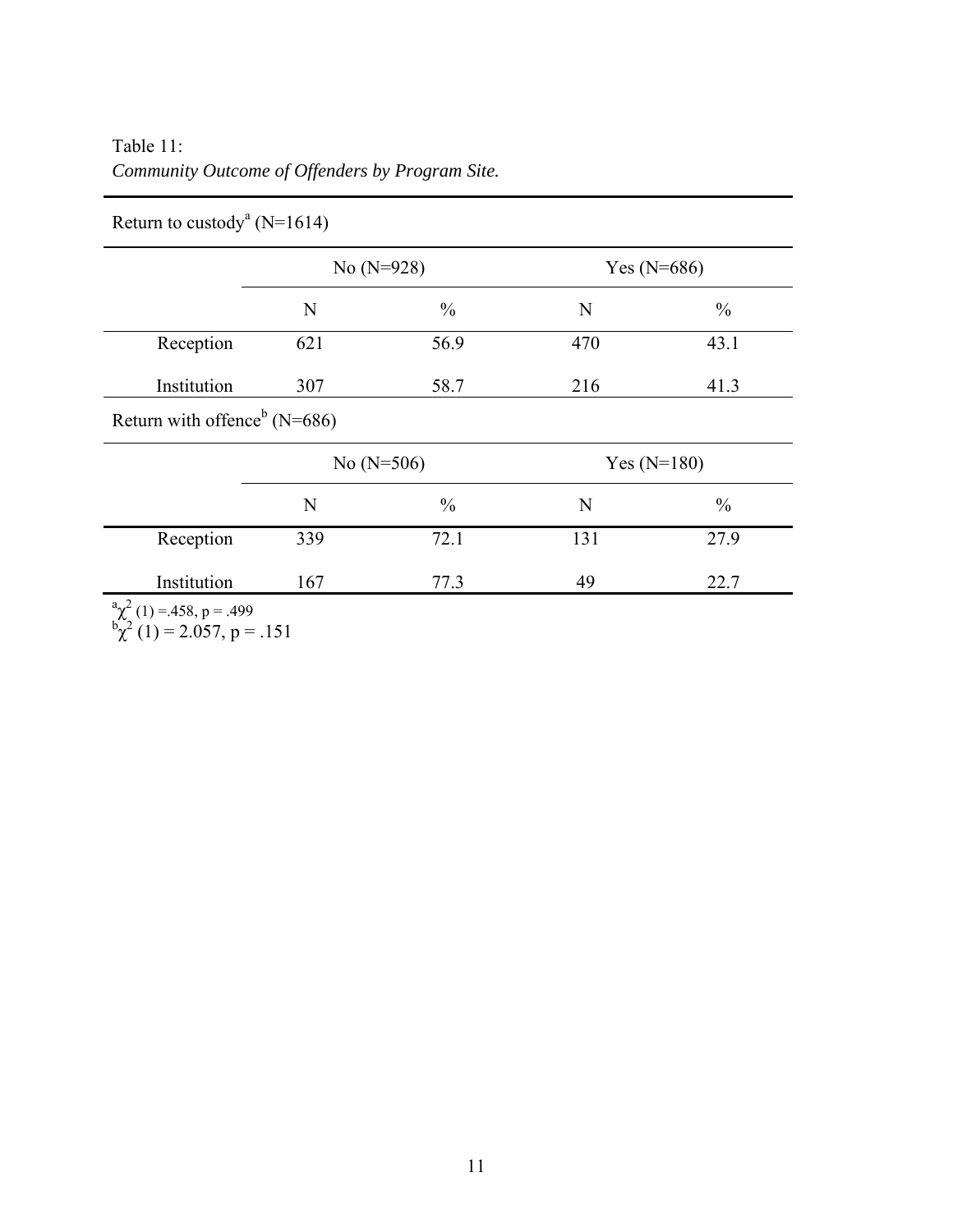#### **Discussion**

<span id="page-23-0"></span>Since 2000 one of the strategies regional program managers have used to address the need to provide timely programs to offenders is to offer programs in the reception units shortly after their admission to the federal system. In particular, this has become a viable option for offenders serving shorter sentences. Delivery at sites that are not designed for this purpose poses logistical problems. Case management policy requires offenders to be transferred from reception units to their home institution within 70-90 days of admission, depending on sentence length<sup>[1](#page-23-1)</sup>. During this period, in-depth physical and mental health assessments as well as a detailed assessment of their static and dynamic risk must be completed and, based on the results, a correctional plan must be developed laying out the requirements to address the factors related to the individual offending pattern. Apart from dealing with interruptions in order to complete these assessments, the physical space in reception units for program delivery is not always appropriate. Nevertheless, since 2000, 2026 offenders have participated in programs at the reception units; the majority of these have been substance abuse programs.

In order to evaluate the effectiveness of delivering programs at reception units, this study compared program participants from reception units to program participants from the institutional sites on program completion rates and the extent to which they were granted release by their Full Parole Eligibility dates. The results demonstrated that participants who received the programs at reception were more likely to be released by their full parole eligibility date and had better program completion rates. These efficiencies were realised without compromising offender, staff or public safety. For shorter sentences, offering programs at reception may be the only opportunity offenders will have to participate in a program since their release dates may pass before an appropriate program is scheduled to be offered at their receiving institutions. The evidence suggests that creating conditions for the delivery of programs at reception units to offenders with shorter sentences promotes reintegration goals by increasing the availabilty of program spaces, improving on completion rates and saving on incarceration days for offenders

1

<span id="page-23-1"></span> $1$  Current policy requires that the assessment process be completed within 70 days of admission for offenders serving four years or less; and 90 days for offenders serving sentences of longer than four years. The practise is to place offenders within 70 days of admission (CD 705-6).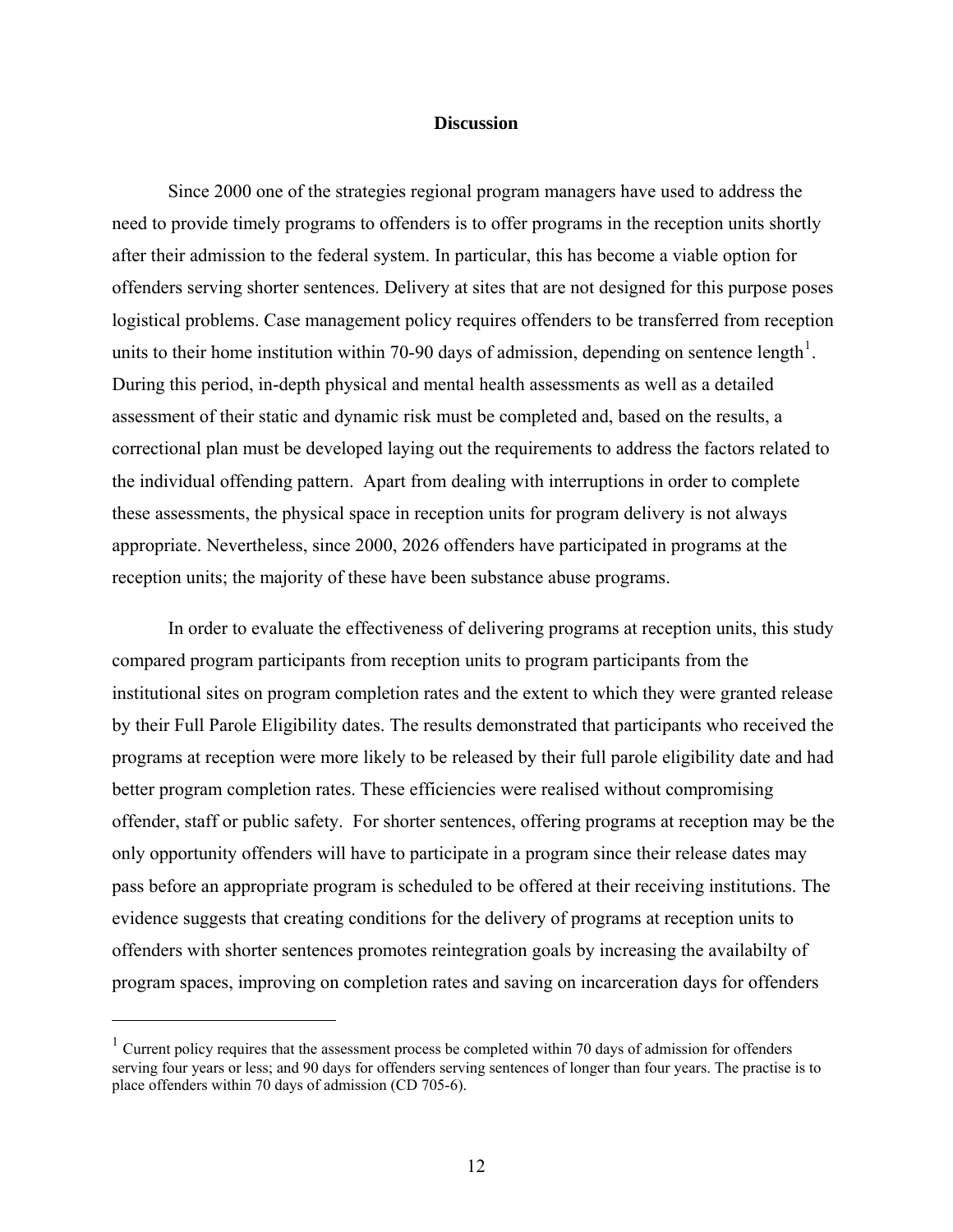who qualify for release. Based on the analysis it appears that offering programs to offenders with shorter sentences at the reception units is a preferred alternative to waiting to attend the program at a regular institution. To promote this strategy, it may be necessary to amend current policy to permit an increased number of days offenders can remain in reception if they are completing a program there.